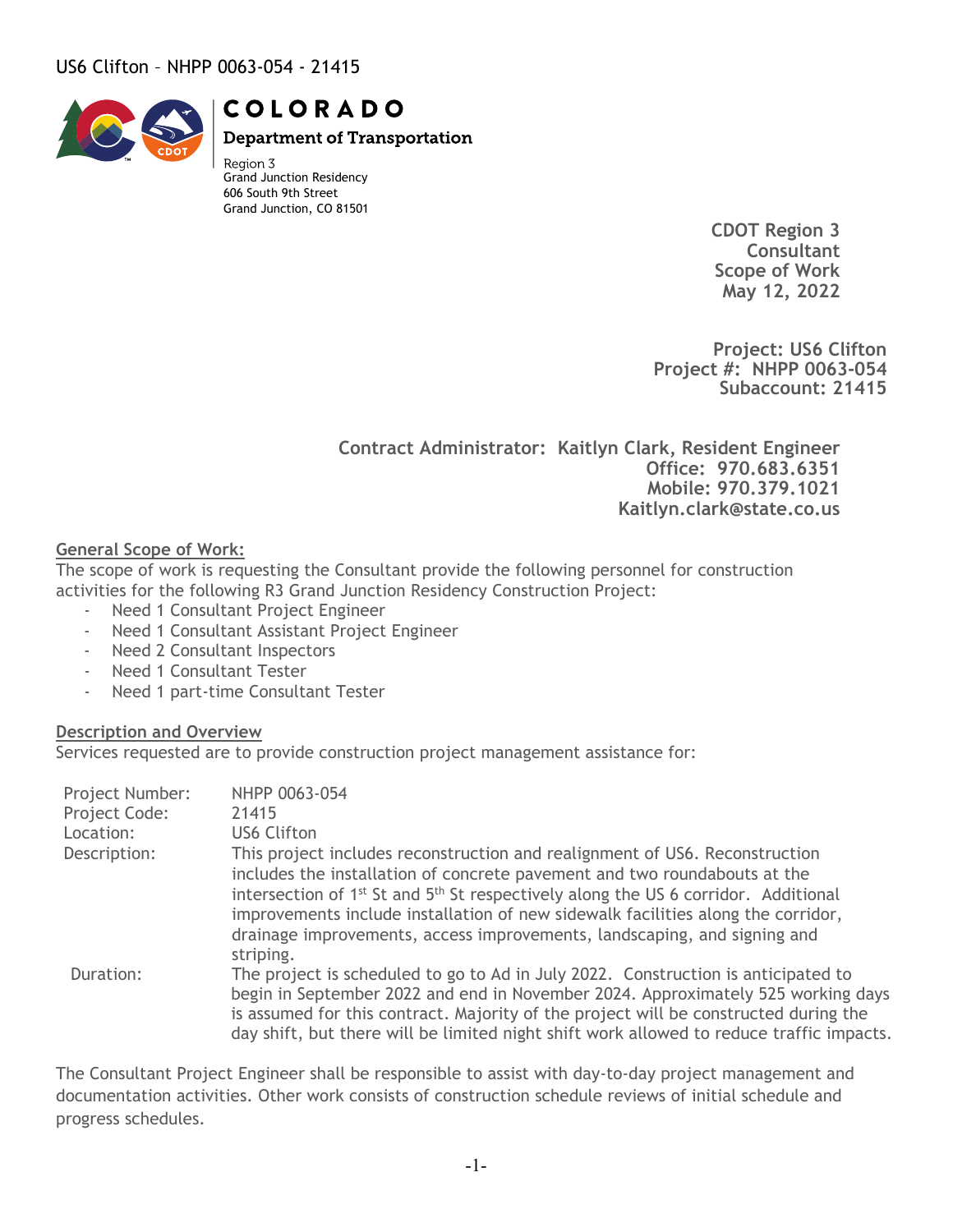The Assistant Project Engineer shall be responsible for assisting with day-to-day project management, inspecting and documentation activities as assigned by CDOT and/or the Consultant Project Engineer.

The Project Inspector shall be responsible for day-to-day inspecting and documentation activities as assigned by CDOT and/or the Consultant Project Engineer.

The Project Inspector / Part-Time Project Tester shall be responsible for day-to-day inspecting and documentation activities and assist with testing and documentation activities as assigned by CDOT and/or the Consultant Project Engineer.

The Project Tester shall be responsible for day-to-day testing and documentation activities as assigned by CDOT and/or the Consultant Project Engineer.

The following number of hours of work are estimated for this project:

| Project Engineer                        | 4600 hours |
|-----------------------------------------|------------|
| Assistant Project Engineer              | 4200 hours |
| Inspector 1                             | 4200 hours |
| Inspector 2/Part-Time Tester 2200 hours |            |
| <b>Tester</b>                           | 4200 hours |

Consultant personnel shall be on the project when the Contractor is working or as directed by the Resident Engineer. Work may be required for day and/or night, on weekends, on holidays, and/or on a split shift basis. Work weeks may be in excess of, or less than, the standard 40-hour work week. Work hours are calculated based on a 10-hour day, (8 hours a day for pre- and post-construction work) but the expectation is that the staff will generally only work 1 hour more per day than the contractor.

### **Authorization to Proceed**

Work shall not commence until written Notice to Proceed is received by the Consultant, and shall be completed in the time specified.

### **Routine Billing and Reporting**

The Consultant shall provide the following on a regular basis:

- 1. Monthly billing formats, suitable to the CDOT Resident Engineer, for all contract activities performed by the inspection Consultant.
- 2. Monthly billing that include the contract status.
- 3. Periodic reports and billings required by CDOT Procedural Directive 400.2.
- 4. Weekly timecards for Consultant personnel. The CDOT Project Engineer prior to billing, must sign these time cards.
- 5. Supporting documentation for all direct costs.

## **Status of Contract**

The Consultant shall monitor the fiscal status of the contract, and advise the CDOT Resident Engineer of any potential for supplementing their contract or negotiating an additional task order. Failure to monitor contract status and provide timely notification may result in discontinuation of the Consultant's services on the project until a supplement agreement can be effected.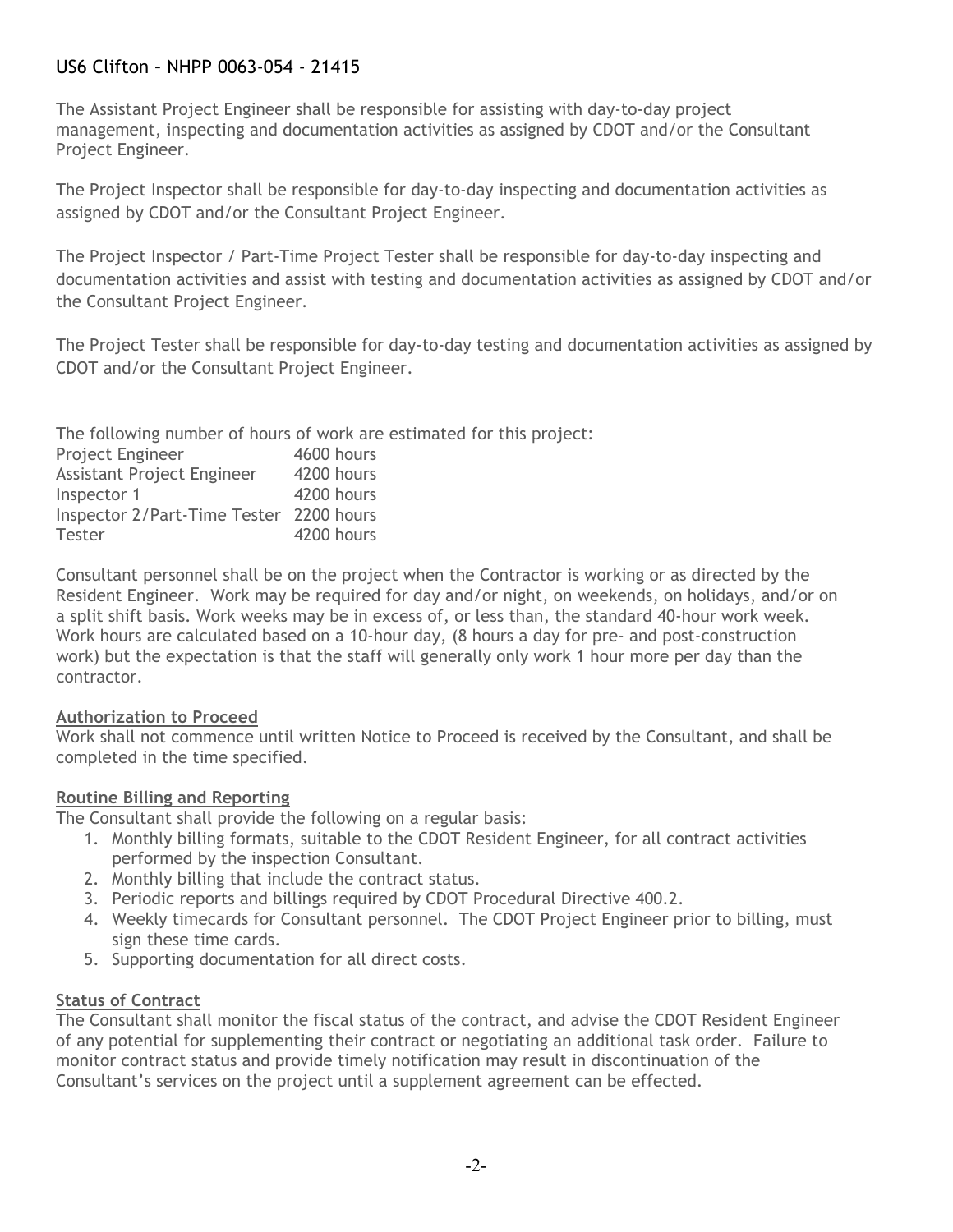#### **Project Standards**

All inspection and documentation shall be in accordance with the latest versions of the Colorado Department of Transportation's Construction Manual, Field Materials Manual, CDOT Laboratory Manual of Test Procedures, Colorado Department of Transportation Inspector's Checklist, Standard Specifications for Road and Bridge Construction, Supplemental Specifications, Standard and Project Special provisions, applicable M&S Standards, and the plans, permits and other documents governing the construction of the project.

All Consultant personnel shall comply with CDOT's Safety, Sexual Harassment, Discrimination and Workplace Violence Policies and Procedures.

Proposed work procedures shall be coordinated with and authorized by the CDOT Resident Engineer prior to the start of the work.

#### **Labor, Materials, Vehicles and Equipment**

The Consultant shall furnish all personnel, materials, equipment and transportation required to perform the work. Consultant personnel shall have appropriate vehicles (equipped with flashing amber beacon), cellular phones, computer and miscellaneous equipment and supplies (inspecting and testing tools/equipment, printers, calculators, manuals, office supplies, safety equipment, etc.) required to perform the work. Personal protective equipment shall be in accordance with CDOT PD 80.1. The Consultant's staff shall include personnel experienced at effectively monitoring and managing progress schedules and construction delays. A Field Office and Field Laboratory shall be provided by construction Contract pay items.

Personnel qualifications, staffing level, and number and types of vehicles shall be subject to the approval of the CDOT Resident Engineer. The Consultant shall assign the same personnel for the duration of the Construction Contract unless otherwise approved by the CDOT Resident Engineer.

The Consultant staff must be thoroughly familiar with CDOT specifications, annuals, forms and documentation requirements. This project will use the SiteManager Materials and Laboratory Information Management System (SMM/LIMS) software. Materials personnel will be required to document the materials testing and procedures using the software. Personnel provided by the Consultant who do not meet all of the specified requirements, or who fail to perform their work in an acceptable manner, shall be removed from the project when determined and directed by the CDOT Resident Engineer.

### **Computer Equipment & Software**

Consultant computers shall include necessary communications hardware and software to perform the work. The Consultant computers shall be capable of running current versions of the following software:

- Sitemanager
- Adobe Acrobat DC or Bluebeam Revu
- CDOT QA/QC software
- Microsoft Office Suite: Word, Excel, Project
- ProjectWise Cloud
- Google Drive or other cloud sharing application
- LCP Tracker for approval of certified payrolls
- B2GNow System for DBE/ESB tracking and prompt payment
- Pointman and Transparent Earth
- Survey123 Application
- PMWeb (pending software transition from Sitemanager)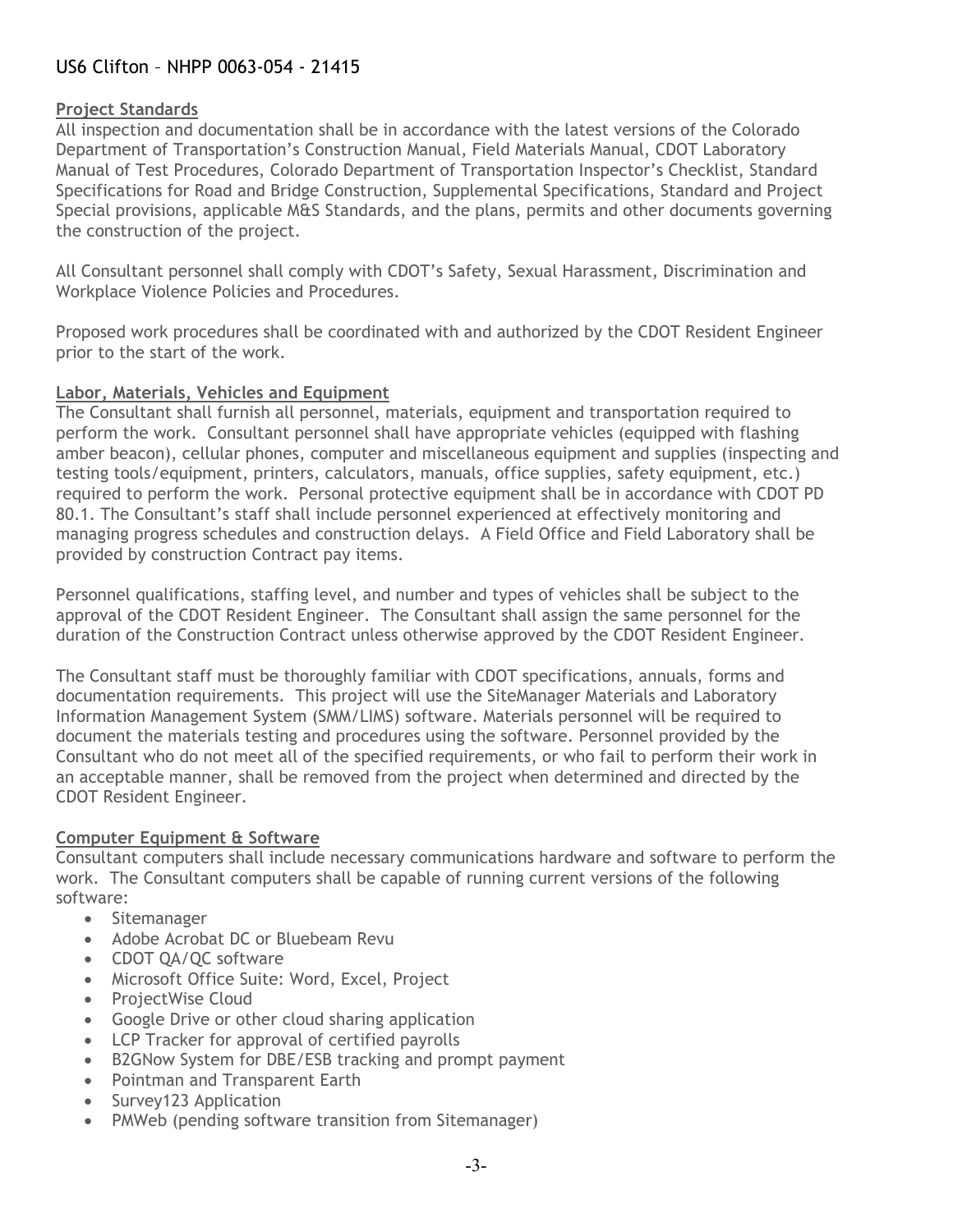### **Engineer's Certification**

The CDOT Resident Engineer shall be the final authority regarding the acceptance of work performed by the Consultant and work not conforming to the plans and specifications. The CDOT Resident Engineer will be the "Engineer in Responsible Charge" for the project included in this Scope of Work.

The Consultant shall review and sign the Form 250 as it relates to the testing and acceptance of materials.

#### **Diaries and Documentation**

Each of the Consultant's field staff shall maintain a daily diary for each day the Consultant performs work on the project. They shall use CDOT's Form 103 or automated 103a – Project Diary, or other form approved by the CDOT Resident Engineer. The contents of the diary shall be brief and accurate statements of progress and conditions encountered during the prosecution of the work. Editorial comments are not to be incorporated in the diaries or on any written correspondence applicable to the project. A copy of the daily diary shall become a part of the permanent project record and shall be given to the Project Engineer, or placed on CDOT's Projectwise, within one working day of its date.

The Consultant shall provide all correspondence and applicable CDOT forms to the CDOT Resident Engineer or his/her authorized representative for review and signature.

### **Requirements for Project Engineer**

Personnel will be required to work at the Project Engineer level. He or she shall be either a Colorado Registered Professional Engineer or a non-licensed individual with demonstrable construction administrative experience.

The Project Engineer shall have CDOT construction experience with an emphasis on highway reconstruction work along with traffic control and erosion control management experience. Experience with the installation of PROWAG-compliant ADA curb ramps is preferred. The Project Engineer shall be available to review work, resolve problems, and help make decisions in a timely manner as requested by CDOT. He or she shall be knowledgeable of the engineering details of the construction project to ensure successful administration and completion of the project.

Specific responsibilities include construction of the project in accordance with the plans, enforcement of governing specifications and special provisions, control of inspection and testing, and proper documentation. By law, Consultant, or entity Consultant, Project Engineers cannot obligate funds or authorize payment on behalf of CDOT. The Project Engineer has frequent personal contacts with the contractor, property owners, municipal officials, utilities and the traveling public; thus, personal conduct should be a credit to both the individual and CDOT.

The Project Engineer is the first level of authority concerned with unusual circumstances (e.g., nonspecification work, work outside the scope of the Contract, disputes, change orders, etc.). As practical, problems concerning contract interpretation should be referred to higher levels of authority until the problem is acceptably resolved. Immediate decisions can be made, and orders written, as necessary, to expedite construction.

The Project Engineer responsibilities may include but are not limited to the following: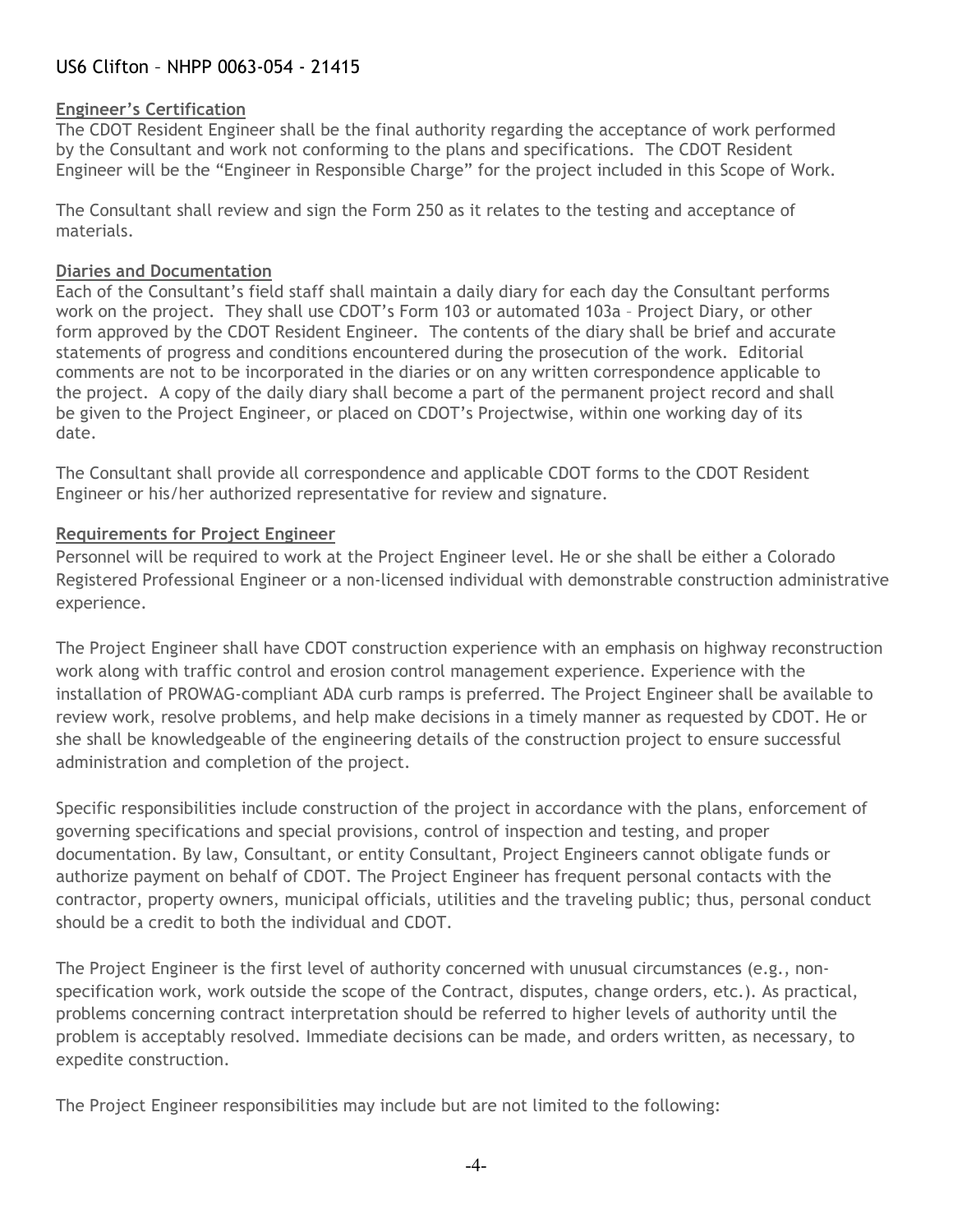- 1. Review, provide comments, and acknowledge completeness of required submittal resulting from but not limited to:
	- CDOT 205 Permit to Sublet (electronic through B2G/LCPTracker)
	- Methods of Handling Traffic (MHTs)
	- Progress schedule
	- Methods Statements
	- All EEO requirements
- 2. Provide the following documentation, reports, and billings on a routine basis:
	- Periodic reports and billing required by CDOT Procedural Directive 400.2.
	- Preparing monthly progress estimates for monthly and final billings for Consultant fees and construction contractor payments.
	- Maintaining project files, project diaries, and time counts.
	- Monitoring contractor payroll compliance.
	- Conducting weekly progress meeting with contractor, subcontractors, utilities and other interested parties.
	- Emailing weekly meeting minutes to the RE and other interested parties following the weekly meeting.
	- Monitoring project contractor for fulfillment of project plans and specifications.
	- Securing all project documentation from the contractor.
- 3. Prepare all Contract Modification Orders (CMO) and Minor Contract Revisions (MCR) for the CDOT Resident Engineer's approval.
- 4. Review updates of construction activities from the project Public Information Manager, including weekly Lane Closure Reports, Press Releases, and other media material before distribution to the public.
- 5. Review drawings and data submitted by the construction contractor and suppliers for general conformance with the intent of the specifications. Inform and obtain concurrence as needed from the CDOT Resident Engineer and keep relative documentation for project records.
- 6. Communicate with adjacent landowners, as required, to resolve issues that arise due to construction.
- 7. Monitor traffic control and safety for compliance with the approved MHT.
- 8. Ensure compliance with CDPHE and all other environmental permits issued for the project.
- 9. Prepare a punch list of uncompleted work, non-conformance reports, and deficiency notices.
- 10. Prepare responses to contractors' and suppliers' request for information, submittals, change notices, claims, and correspondence.
- 11. Shall be well versed in the use of AASHTOWare SiteManager Software. This project will use the SiteManager Materials and Laboratory Information Management System (SMM/LIMS) software. The Project Engineer will be required to have a basic knowledge of the procedures for the LIMS software.
- 12. Shall have successfully completed a TECS training program authorized by CDOT and be currently certified as a TECS for the duration of this Contract.
- 13. Shall have experience and/or training on ADA curb ramp installation and CDOT/PROWAG design criteria.
- 14. Update the CDOT GIS database when curb ramps are complete using Survey 123.
- 15. Ensure completion of the "ADA As Built Form" when curb ramps have been accepted. The form can be accessed from CDOT's Civil Rights website at

[https://www.codot.gov/business/civilrights/ada/resources-engineers.](https://www.codot.gov/business/civilrights/ada/resources-engineers)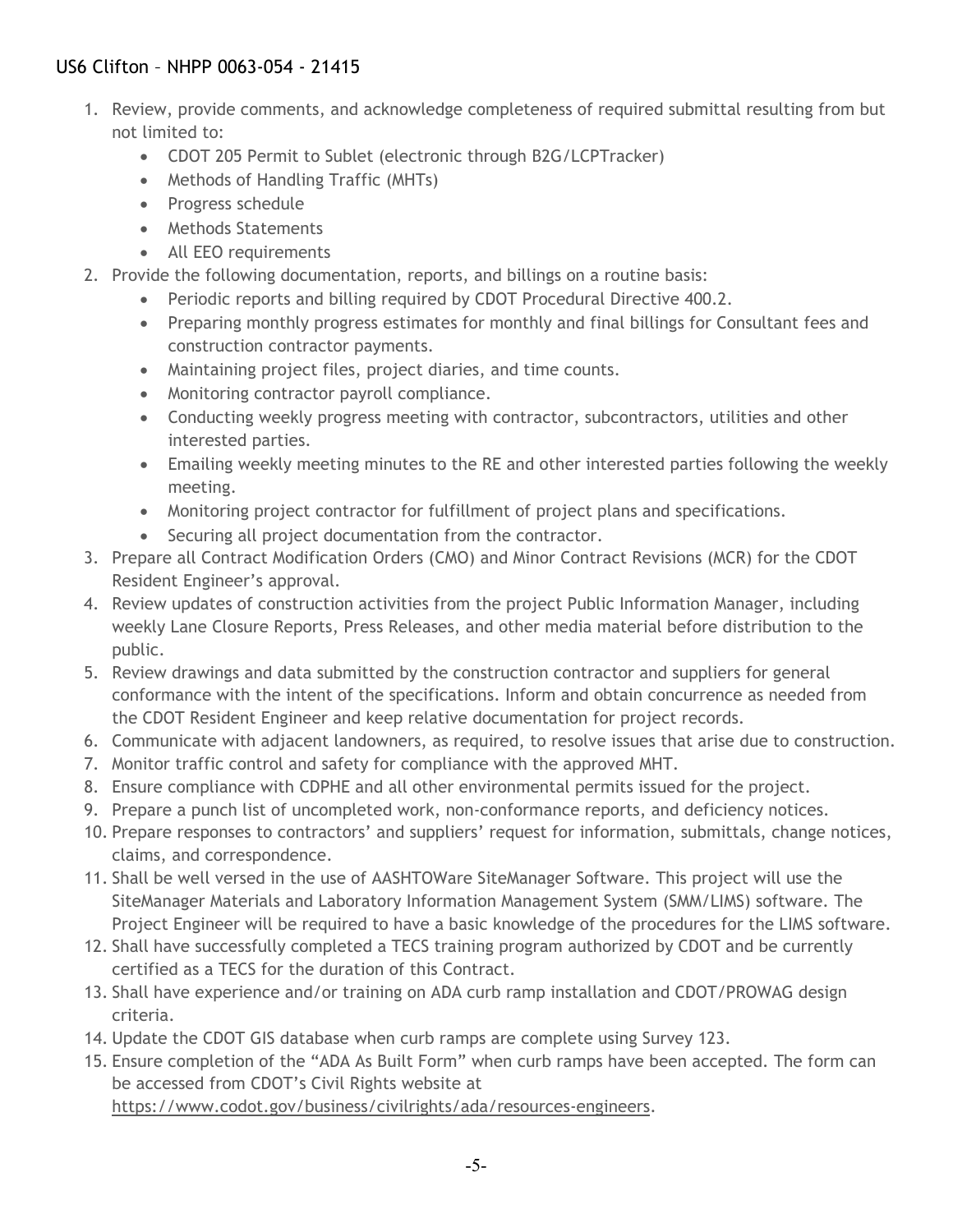16. Prepare documentation for Program Engineer approval of variances when required for ramps which do not meet PROWAG regulations. Variances will not be approved for poor means and methods resulting in out-of-tolerance slopes, grades, etc. whether a result of contractor work or direction from the Consultant Project Engineer.

## **Requirements for the Assistant Project Engineer**

The Assistant Project Engineer shall have at least five years acceptable experience in construction management.

The Assistant Project Engineer work shall conform to the CDOT Construction Manual, the Inspector Checklist and SiteManager requirements. Assistant Project Engineer duties shall include the duties and/or the oversight of the duties shown for Inspection Services.

The Assistant Project Engineer shall require CDOT construction experience and roadway construction experience with an emphasis on highway reconstruction work and utility coordination. Specific responsibilities include: construction of the project in accordance with the plans; enforcement of governing specifications and special provisions; control of inspection; proper documentation; and preparation of change orders. By law, consultant or entity representatives cannot obligate funds or authorize payment on behalf of CDOT. As the Department's representative, the Assistant Project Engineer has frequent personal contacts with the Contractor, property owners, municipal officials, utilities and the traveling public; thus, personal conduct should be a credit to both the individual and CDOT.

In the absence of the CDOT Project Engineer, the Assistant Project Engineer is the first level of authority concerned with unusual circumstances (e.g., non-specification work, work outside the scope of the Contract, disputes, change orders). As practicable, problems concerning contract interpretation should be referred to higher levels of authority until the problem is acceptably resolved. Immediate decisions can be made and orders written, as necessary, to expedite construction.

Assistant Project Engineer responsibilities may include but are not limited to the following:

(All section references (e.g., §108.03) are to the CDOT Standard Specifications for Road and Bridge Construction.)

- **1.** Schedule, conduct and prepare minutes for weekly project, pre-work conferences (e.g.: construction, paving, survey, environmental/SWMP, etc.) other meetings as needed to complete the work.
- **2.** Public relations, notices and/or coordination with media, property owners and other stakeholders.
- **3.** Completion of project submittals and forms, whether by the Contractor or CDOT staff, as required by the specifications, Field Materials Manual and any other contract document, including but not limited to: Form 65, Form 105, Form 205, MHTs, method statements, shop drawings, working drawings, EEO/labor compliance, payment calculations/ Form 266, payment documents, Buy American certification, force account, material certifications, SWMP notebook, phasing plans, Form 473, etc.
- **4.** EEO/DBE/OJT compliance in accordance with the contract documents.<br>**5.** Certification of all materials placed prior to installation in accordance
- **5.** Certification of all materials placed prior to installation in accordance with §106.
- **6.** Coordinate utility work in and around the project.<br>**7.** Maintain project time count and schedule in accord
- **7.** Maintain project time count and schedule in accordance with §108.03.
- **8.** Prepare monthly progress estimates of work performed in accordance with §109.06.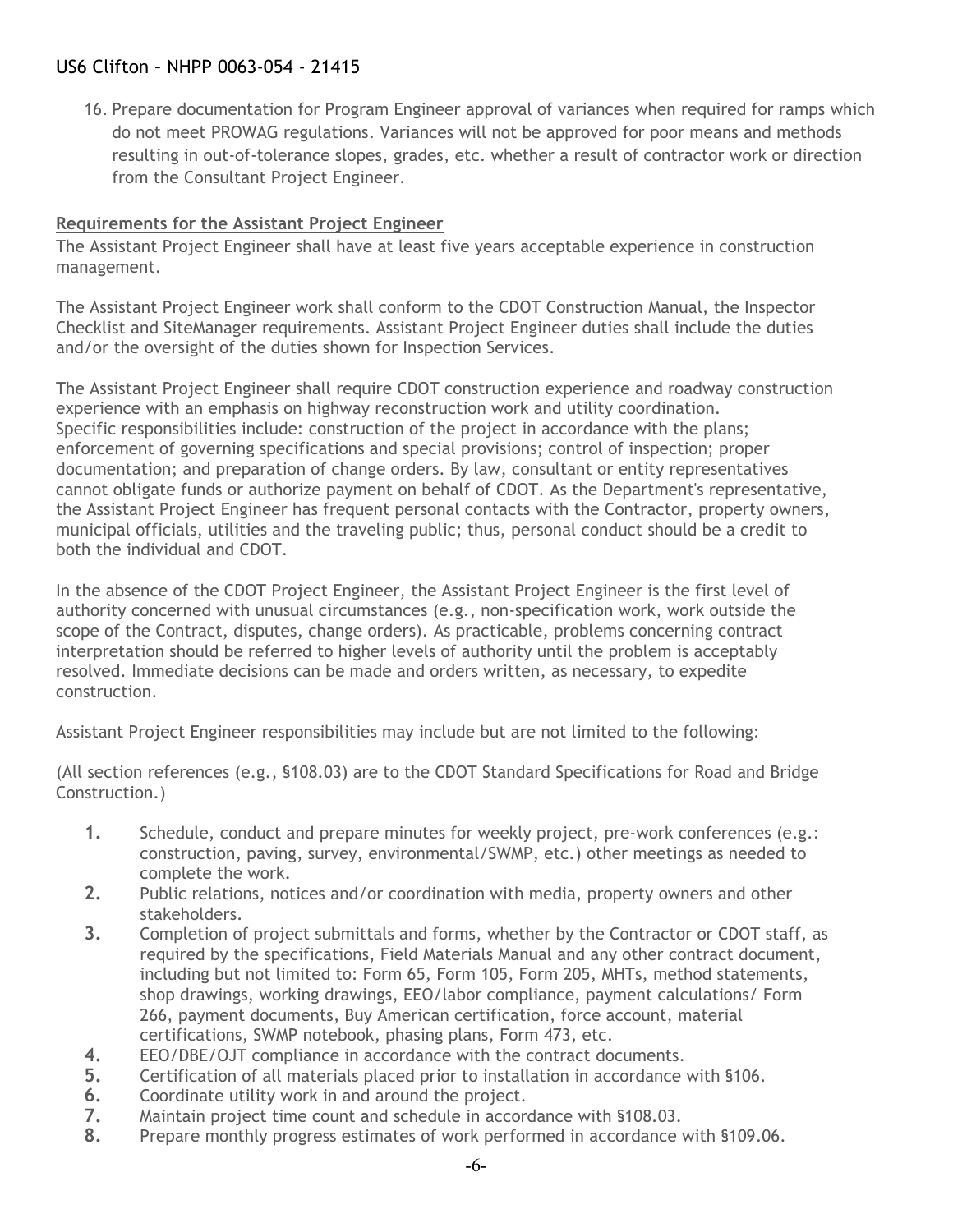- **9.** Prepare Contract Modification Orders, Minor Contract Revisions, letter of explanation and cost estimates in accordance with the CDOT Construction Manual and relevant specifications.
- **10.** Prepare appropriate responses to Contractor, Subcontractor or supplier requests for information, submittals or other correspondence.
- **11.** Review of drawings and data submitted by the construction contractor and suppliers for general conformance with the intent of the specifications. Inform and obtain concurrence as needed from the CDOT Resident Engineer and keep relative documentation for project records.
- **12.** Ensure project compliance with CDPHE and other environmental permits issued for the project.
- **13.** Shall have successfully completed Traffic Control Supervisor training and has current Traffic Control Supervisor certification for the duration of this Contract.
- **14.** Shall have successfully completed a TECS training program authorized by CDOT and by currently certified as a TECS for the duration of this Contract.
- **15.** Prepare documentation in the event of disputes or claims. Give oral or written presentation for claim review or arbitration.
- **16.** Prepare as-constructed plans for final submittal.

## **Requirements for Project Inspectors**

Inspection work shall conform to the CDOT Construction Manual, Inspector Checklist, and SiteManager. The Consultant will provide support to the project staff through assignment of personnel to inspection activities. The Project Inspector shall be trained and qualified in accordance with CDOT's Construction Inspection Qualification Plan. Inspectors shall have relevant construction inspection experience on at least one recent CDOT project.

Inspection responsibilities may include but are not limited to the following:

- 1. Completing reports and billings as required by CDOT PD 400.2.
- 2. Participating in weekly progress meetings with contractor, subcontractors, utilities, and other interested parties.
- 3. Securing project documentation from the contractor.
- 4. Maintaining accurate notes reflecting actual construction details to be used in preparation of asconstructed plans.
- 5. Initial, follow up, and final inspections of work in progress, including interim and final measurements.
- 6. Notifying contractors and the Consultant Project Engineer of non-compliance and constructability issues with the contract plans and specifications.
- 7. Performing daily inspections, special tests, and investigations or monitoring which are required to fulfill the intent of the CDOT inspection program.
- 8. Preparing inspection documentation for development of progress payments for the contractor in accordance with prescribed procedures.
- 9. Submitting standard documentation reports (such as Daily Work Report) no later than the following working day to the Consultant Project Engineer.
- 10. Aiding in the preparation of routine correspondence to the contractor, CDOT staff, local agencies, etc.
- 11. Providing liaison and communication to contractor field crews.
- 12. Maintaining accurate notes for preparation of final "As Constructed" plans upon project completion.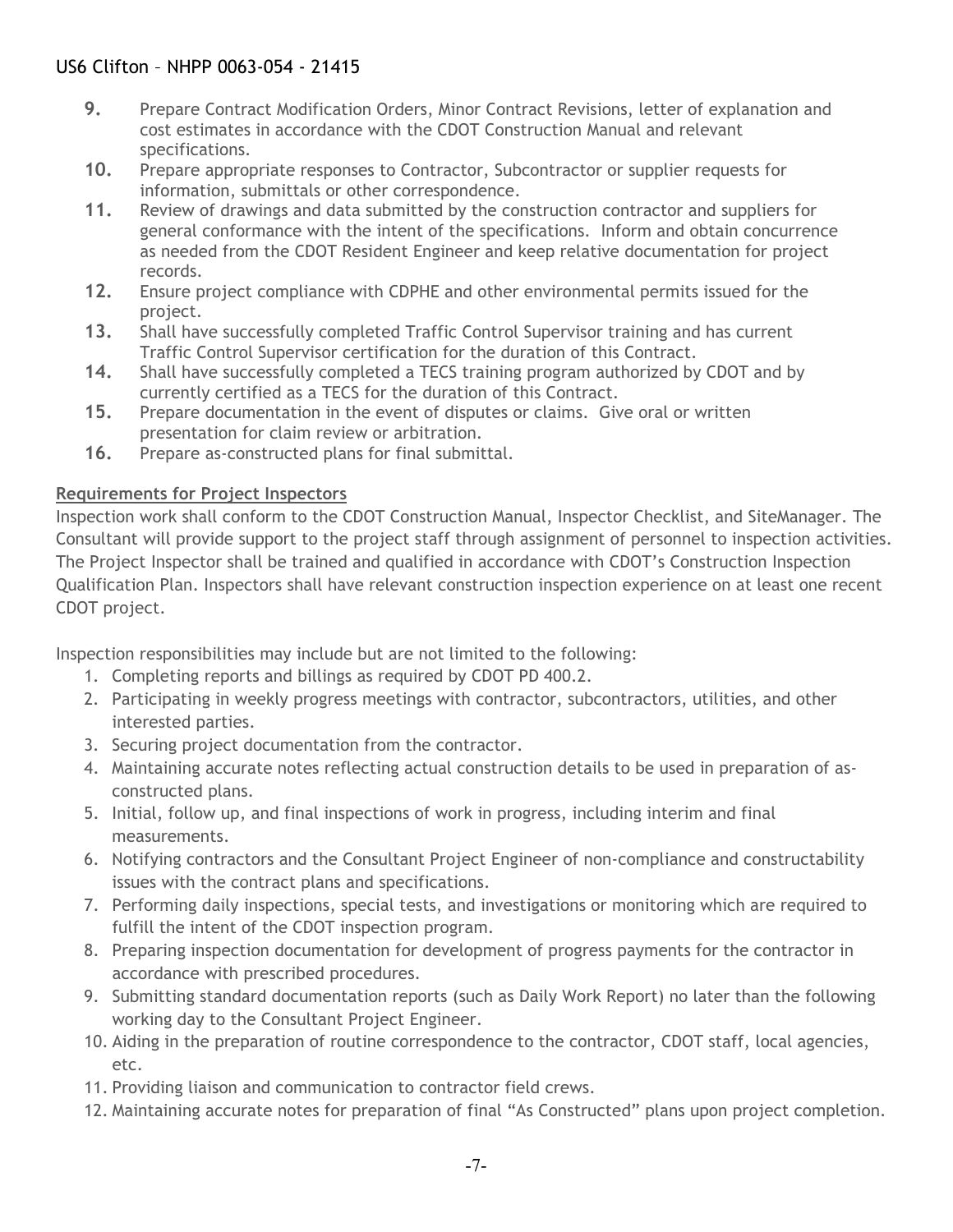- 13. Monitoring compliance with and taking appropriate action to preserve safety on the project for all workers and traveling public in accordance with the MHT and the Manual of Uniform Traffic Control Devices (MUTCD).
- 14. Shall have experience on at least one recent CDOT project installing ADA curb ramps using CDOT/PROWAG design criteria. If no experience, shall have attended CDOT ADA curb ramp training within the last year.
- 15. Update the CDOT GIS database for curb ramps using Survey 123.
- 16. Complete the "ADA As Built Form" when curb ramps have been accepted. The form can be accessed from CDOT's Civil Rights website at [https://www.codot.gov/business/civilrights/ada/resources](https://www.codot.gov/business/civilrights/ada/resources-engineers)[engineers.](https://www.codot.gov/business/civilrights/ada/resources-engineers)

### **Requirements for Project Testers**

All inspection, sampling, testing and documentation shall be in accordance with the CDOT Field Materials and Construction Manuals. Sampling and testing shall be completed in accordance with CDOT's Minimum Sampling, Testing, and Inspection Schedule, the Special Notice to Contractors, and the Procedures, all contained in CDOT's Field Materials Manual. When the method is not cited, the order of precedence for all sampling and testing is Colorado Procedures, AASHTO Procedures, and then ASTM Procedures. Unless otherwise designated, when CDOT's Construction Manual, Materials Manual, AASHTO, ASTM, or other specifications, standards, or policies are cited, the reference shall be to the latest edition as revised or updated by approved supplements or interim editions published and issued prior to the date of advertising a specific construction project for bids.

The Consultant shall furnish all personnel, materials, and equipment required to perform the work. CDOT's contractor will provide a field laboratory. The testers shall be certified to perform the project sampling and testing in accordance with CDOT requirements. These requirements typically include the following certifications: CAPA levels A&B, ACI, WAQTC, and nuclear gauge operation. The testers shall be certified as defined by the requirements set forth in the current Colorado Procedure CP - 10. Minimum requirements for certification are dependent on the item to be sampled and tested. Each tester responsible for sampling and testing on this project shall have all required certifications based on the project's specific materials testing schedule. The testers shall be thoroughly familiar with CDOT forms and documentation requirements.

The testers shall be experienced and competent in all aspects of highway construction testing within the scope of this project. The testers shall sample, test, inspect, and document all materials incorporated into the project. This includes materials delivered to the project that are listed in the Summary of Approximate Quantities in accordance with the SCHEDULE in the CDOT Field Materials Manual, materials that may be added to the project through contract modification, and altered material quantities whether increased or decreased. The tester shall review project quantities on a regular basis to ensure that sufficient tests have been performed for the material placed to date. The testers shall also provide any other services as requested by the CDOT Resident Engineer and/or Consultant Project Engineer.

The Consultant's work shall be under the direction of, and shall be reviewed, stamped and signed by a Professional Engineer registered in the state of Colorado. The work to be stamped will be the summary sheet including, but not limited to, Forms 6, 9, 58, 69, 212, 250, and 554. The CDOT Resident Engineer may request that additional forms be stamped. The Professional Engineer shall be available to review work, resolve problems, and make decisions in a timely manner as requested by the CDOT Resident Engineer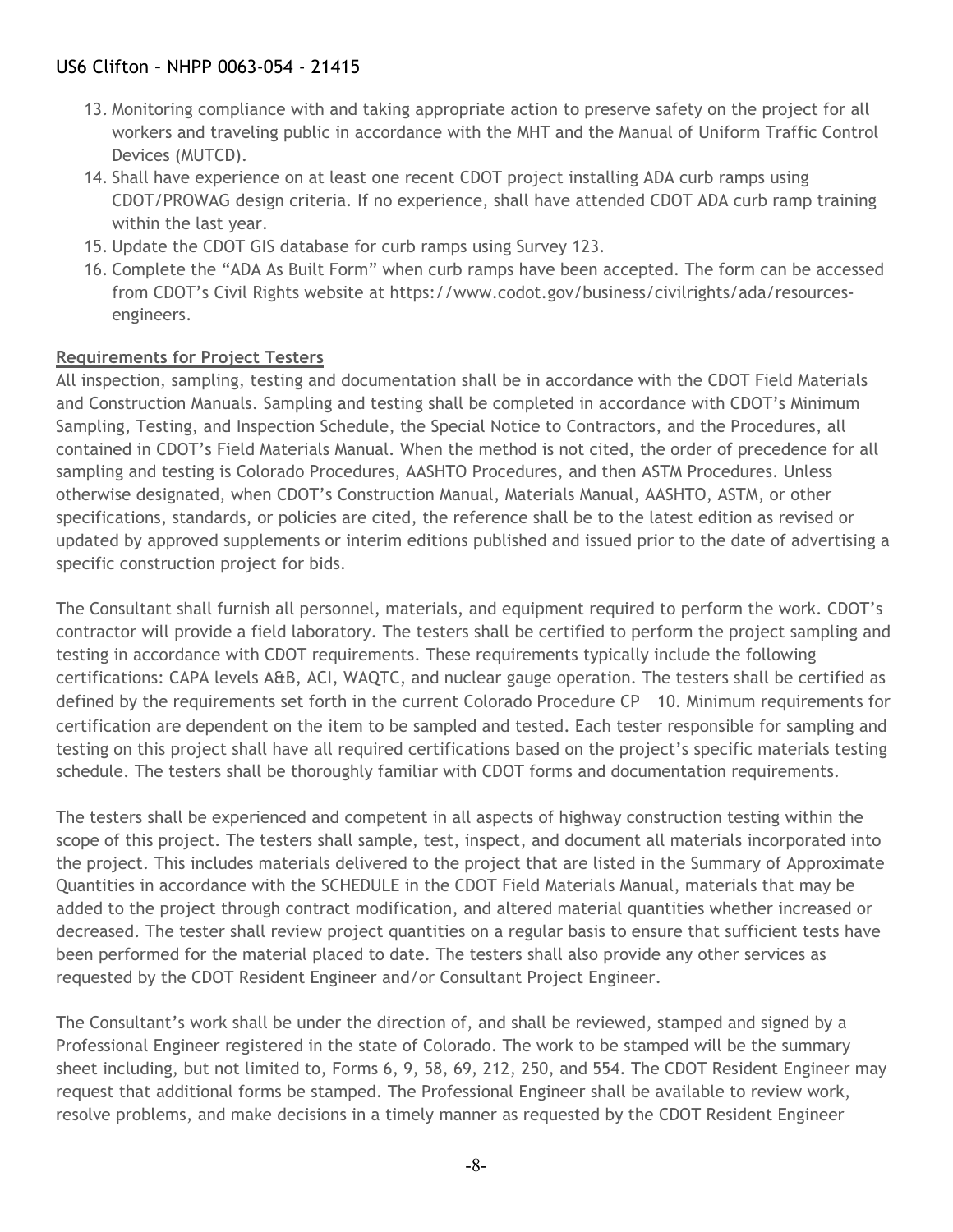and/or Consultant Project Engineer, and must be experienced and competent in road and bridge construction and construction materials testing and inspections.

Testing of materials that are specifically designated to be pre-inspected or pre-tested by this or any other Department of Transportation shall remain the responsibility of CDOT. The testers shall document and ship samples of all materials to the CDOT Central Laboratory that are required to be tested by CDOT regardless of pre-inspection or pre-testing responsibilities. The items and test frequencies of CDOT-tested materials shall be in accordance with the column titled "Central Laboratory" in the SCHEDULE. Test results, sample submittals, and inspection documentation transmitted to CDOT's Region or Central Laboratory shall be recorded on appropriate CDOT Forms. The Consultant may use CDOT worksheets or worksheets approved by the CDOT Resident Engineer. CDOT Forms and worksheets are available through the Region Materials Engineering/Physical Technician at no cost to the Consultant.

The testers shall furnish the Consultant Project Engineer with the original copies of all worksheets on a daily basis. The testers shall also keep the CDOT Form 626 up to date at all times and provide copies of this form to the Consultant Project Engineer by the end of the shift for any material found to be non-specification. At the discretion of the Consultant Project Engineer, the testers may be required to provide the Form 626 to the contractor prior to the end of the shift for any material found to be non-compliant with the specification.

The testers shall coordinate the schedule for Independent Assurance Tests (IAT) for the project in accordance with CDOT Form 379 with the Region Materials Engineering/Physical Science Technician. The testers shall notify the Consultant Project Engineer, CDOT Resident Engineer, and CDOT Region Materials Engineering/Physical Science Technician when project quantities are expected to over-run the quantities represented on CDOT Forms 250 or 379.

All proposed work procedures shall be coordinated with the Consultant Project Engineer prior to the start of work. Other services may be requested in writing by the CDOT Resident Engineer. Test results shall be documented by the testers and approved by the Consultant Project Engineer. The testers shall be responsible for materials sampling, testing, and documentation.

The testers shall:

- 1. Be fully competent in the use of CDOT's LIMS Software.
- 2. Have a minimum of one year experience in each specialty field (soils, aggregates, asphalt paving, concrete, etc.) that requires testing.
- 3. Be certified by the American Concrete Institute (ACI) if testing concrete.
- 4. Be certified Level A/B by the Colorado Asphalt Technician Certification Program (LabCAT) if testing HMA.
- 5. Be certified through the WAQTC Qualification Program if testing soils and aggregates.
- 6. Have successfully completed the CDOT Materials Technician Training Course.

Copies of Certifications shall be provided to the CDOT Resident Engineer prior to the start of work on the project.

References of testing experience shall be available for all testers and may be requested at any time during the contract.